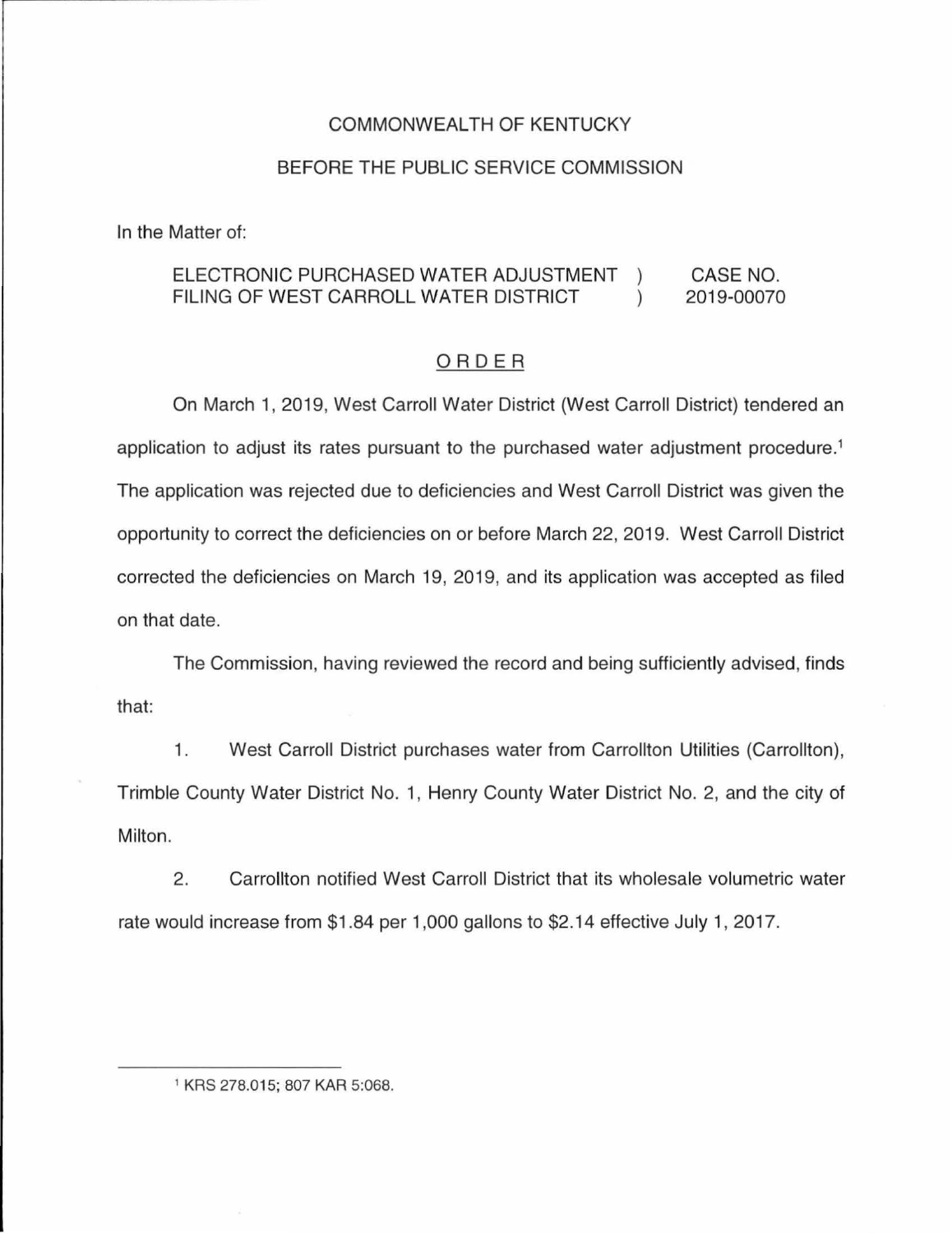3. Carrollton has not provided written notice of its proposed wholesale rate adjustment in accordance with KRS 278.180 or Administrative Regulation 807 KAR 5:011 or filed an application to adjust its wholesale rate with the Commission.

4. Carrollton's rate for wholesale water service to a jurisdictional utility is subject to Commission approval.<sup>2</sup>

5. As Carrollton has not provided the Commission with the notice of any rate change that KRS 278.180 requires, its rate adjustment is not effective or lawful, may not be assessed, and may not serve as the basis for a purchased water adjustment.

6. West Carroll District's proposed purchased water adjustment should be denied.

IT IS THEREFORE ORDERED that:

1. The purchased water adjustment is denied.

2. West Carroll District's proposed rates are denied.

3. Subject to the filing of timely petition for rehearing pursuant to KRS 278.400, these proceedings are closed. The Executive Director shall place any future filings in the appropriate post-case correspondence file or shall docket the filing as a new proceeding.

4. This case is hereby closed and will be removed from the Commission's docket.

<sup>&</sup>lt;sup>2</sup> See Simpson County Water District v. City of Franklin, 872 S.W.2d 460 (Ky. 1994).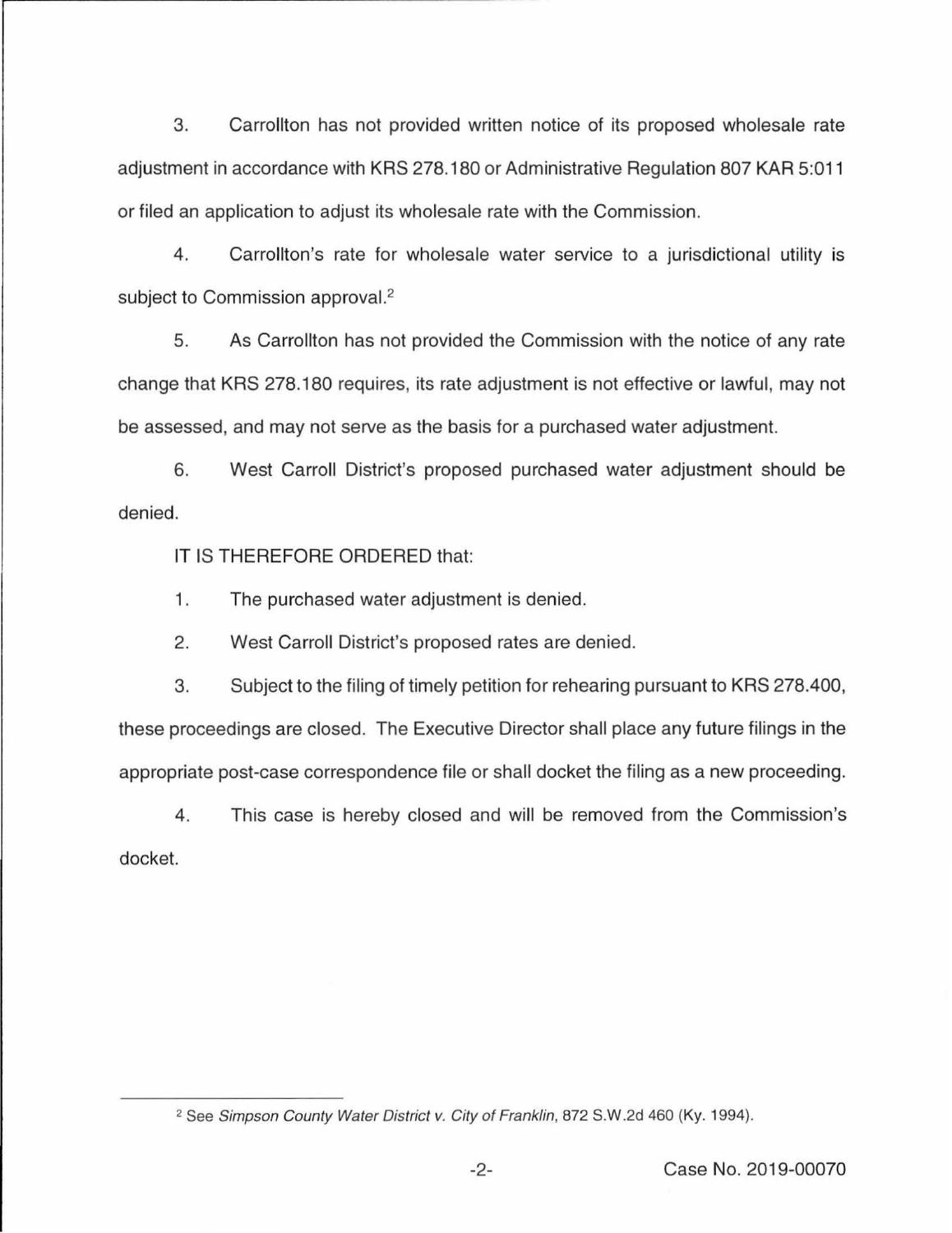By the Commission



ATTEST:

R. Purso

**Executive Director** 

Case No. 2019-00070